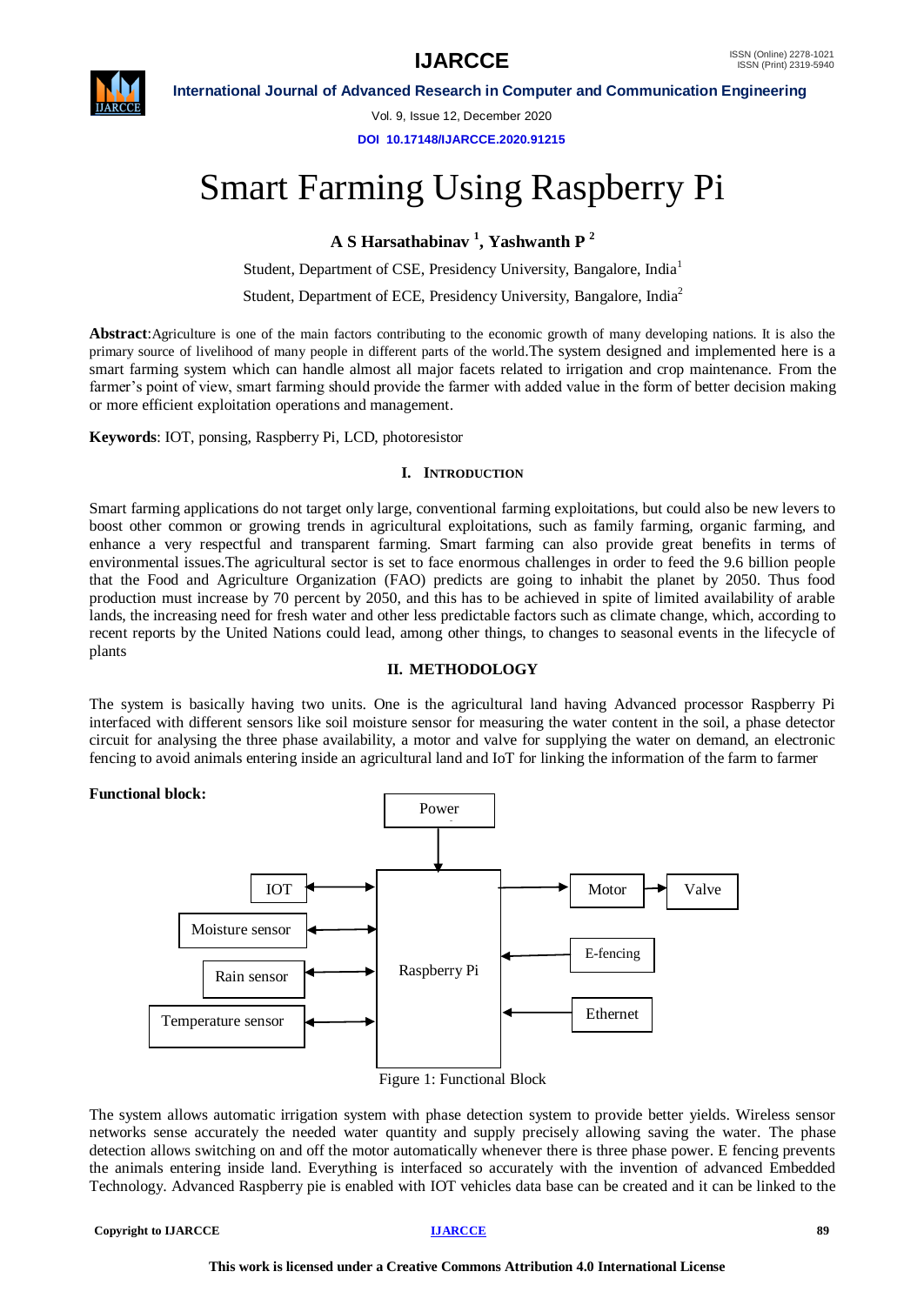

Vol. 9, Issue 12, December 2020

#### **DOI 10.17148/IJARCCE.2020.91215**

server using an app installed in any laptop. It gives a flexible front end for farmer authorities to have a complete update of the farming, market info and so on. Market people can also get in touch with farmers using web-based application

### **III.TESTING**

### **Continuity Testing**

In electronic, a continuity test is the checking of an electric circuit to see if current flows. A continuity testis performed by placing a small voltage across the chosen path. If electron flow is inhibited by broken conductors,damaged components, or excessive resistance, the circuit is "open".

# **Power ON Test**

This test is performed to check whether the voltage at different terminals is according to the requirement or not. We take a multi meter and put it in voltage mode. Remember that this test is performed without microcontroller. Firstly, we check the output of the transformer, whether we get the required 12 v AC voltage

### **IV.WORKING**

Sensor network nodes are tiny objects which are installed in the different monitoring areas of wireless sensor network, in order to measure various physical data and finish the specified task. Improvement in growth of various crops depends on various environmental parameters such as light intensity, soil moisture, relative humidity, soil temperature, usage of fertilizers and pH of soil etc.

### **Temperature Sensor**

The temperature sensor used in the project is LM35 which is basically an IC. It has three terminals and required Maximum of 5.5 V supply. This type of sensor consists of a material that performs the operation according to temperature to vary the resistance. This change of resistance is sensed by circuit and it calculates temperature. When the voltage increases then the temperature also rises.



Figure 2:Temperature Sensor output on the LCD

### **Soil Moisture Sensor**

The Moisture Sensor detects the moisture of the soil around the sensor, which is ideal for monitoring the plants or the soil moisture. This sensor uses the two probes to pass current through the soil, and then it reads that resistance to get the moisture level. Excess water makes the soil conduct electricity better; while dry soil conducts electricity poor. Figure shows a typical soil moisture sensor and the output on the LCD from the sensor used in the proposed system



Figure 3: Soil Moisture sensor On the LCD

### **Rain Sensor**

The rain sensor detects water that completes the circuits on its sensor boards' printed leads. The sensor board acts as a variable resistor that will change from 100k ohms when wet to 2M ohms when dry. In short, the wetter the board the more current that will be conducted. To test the Rain Sensor and ensure that it is working correctly connect the VCC to a 5v power source and GND. Try placing a few droplets of water on the Rain sensor detection board and the D0-LED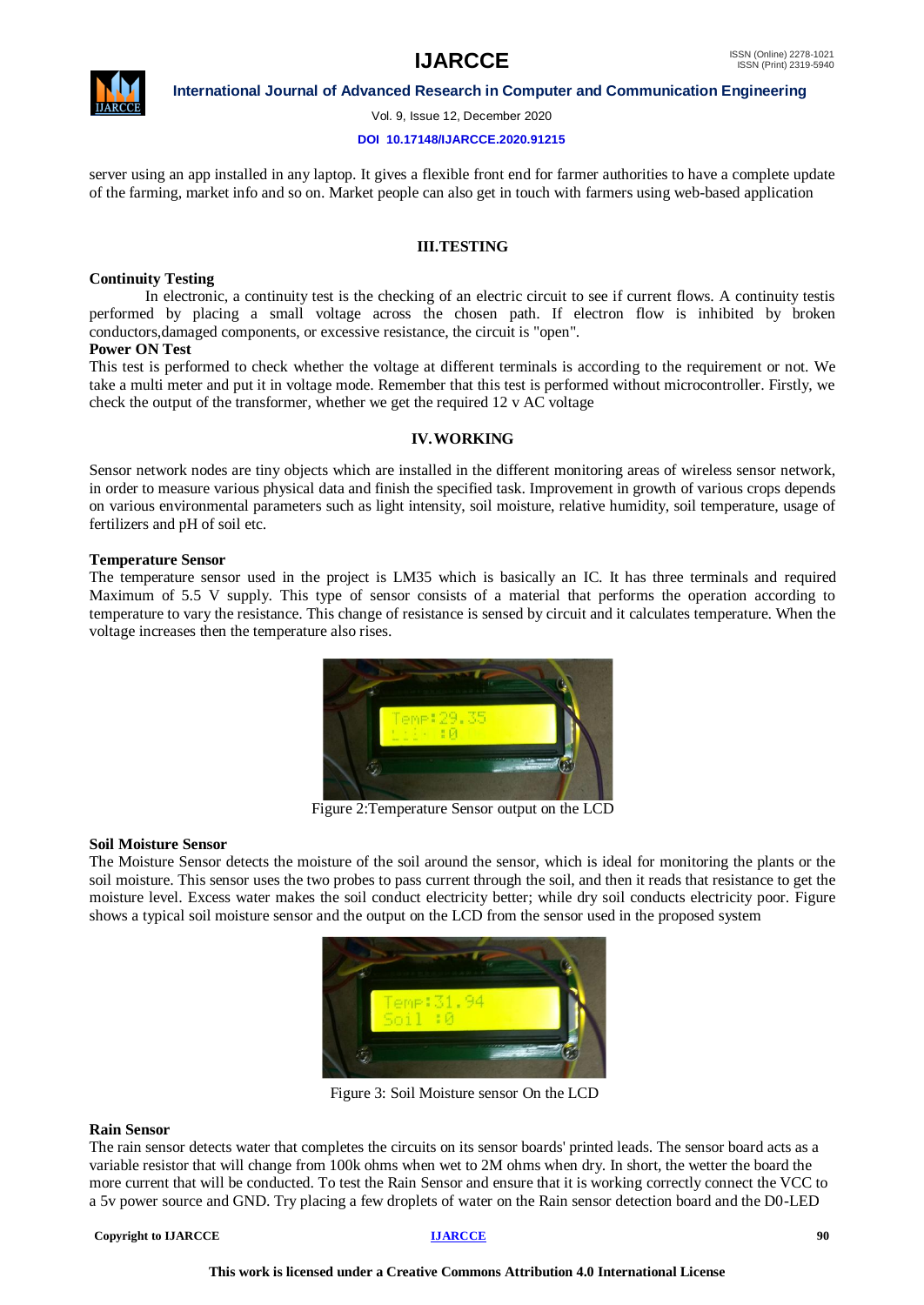

Vol. 9, Issue 12, December 2020

### **DOI 10.17148/IJARCCE.2020.91215**

should light up. The code used for rain sensor maps and reads the analog values given by the Rain Sensor (0-1024). The Rain Sensor will have the following reaction with this code:



Figure 4: Rain Sensor on the LCD

### **Light Sensor**

There are different types of light sensors available such as photoresistors, photodiodes, photovoltaic cells, phototubes, photomultiplier tubes, phototransistors, charge coupled devices, and so on. But, LDR (Light Dependent Resistor or photoresistor is used as a light sensor in this project



Figure 5: Light Sensor on the LCD

# **V. IMPLEMENTATION**

In order to display the values from the sensors, we used 16x2 LCD by connecting the output port of the soil moisture sensor, rain sensor, temperature sensor and the light senor to the LCD from the ADC so that the analog values from the sensors is converted into digital form before sending it to the LCD. The process is shown in figure.



Figure 5: Implementation of the Project

As all the sensors including temperature sensor, soil moisture sensor, rain sensor and light sensors are interfaced with the Raspberry Pi and LCD, the implementation of the project. The next stage involved the use of water pump motor which drives the water to the field by fixing a condition. As the moisture content of the soil is below the threshold, the motor automatically turns on and it drives the water to the field so that the soil moisture is maintained which also increases the yield of the crop. The project also uses a buzzer which gives the output in the form of sound when the water content in the soil is below the threshold so that it awakens the farmer whenever there is low water content. After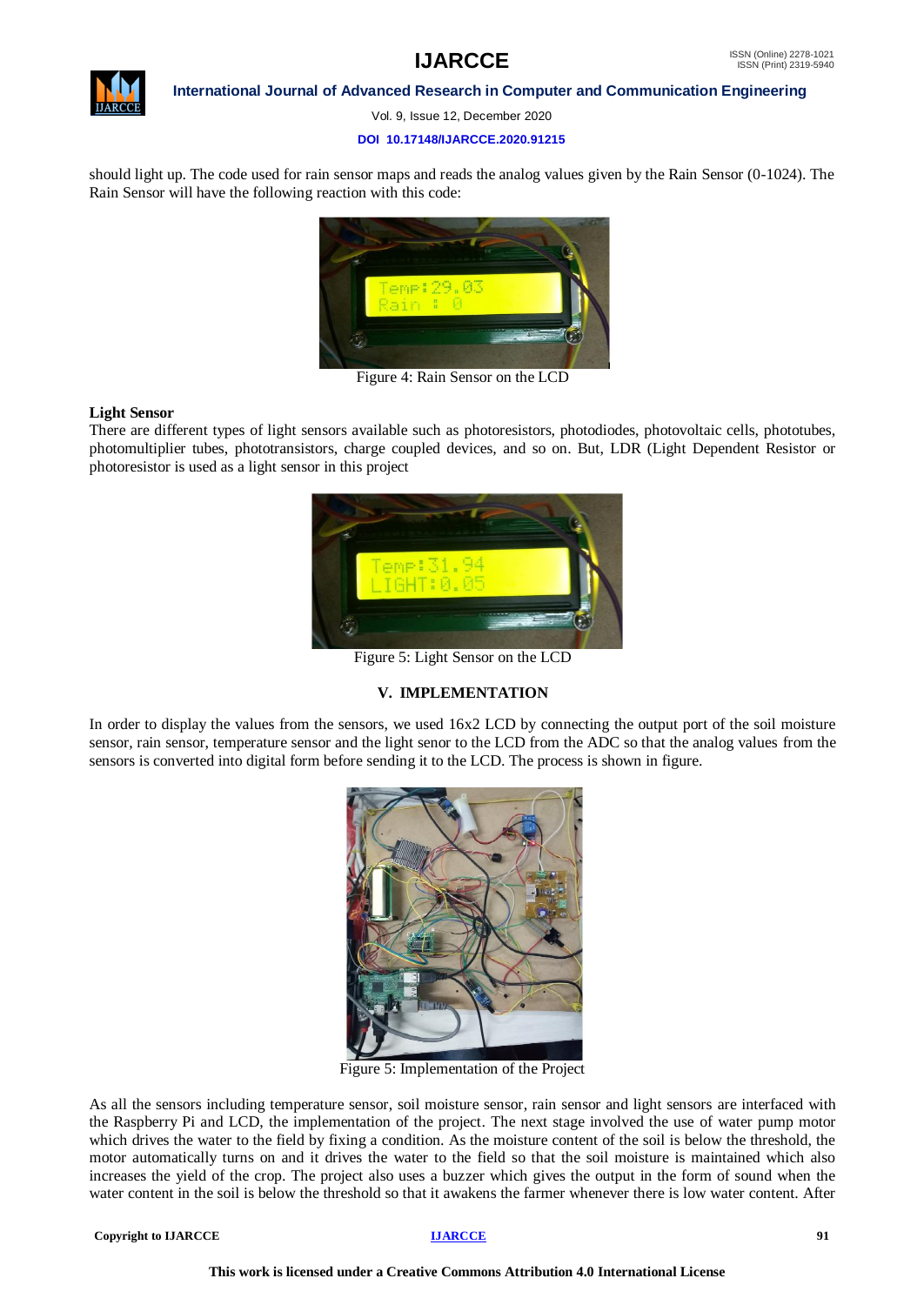

Vol. 9, Issue 12, December 2020

#### **DOI 10.17148/IJARCCE.2020.91215**

the addition of water pump motor and the buzzer, the final proposed system. During the testing stage of the project, the code is dumped into the Raspberry Pi which is implemented using Python 2(IDLE), and it is run. After the execution of the code, the following results are displayed on the monitor which is shown in the figure

| File Edit Shell Debug Options Window Help      |
|------------------------------------------------|
| Python 2.7.13 (default, Nov 24 2017, 17:33:09) |
| [GCC 6.3.0 20170516] on linux2                 |
| Type "copyright", "credits" or "license()" for |
| >                                              |
| RESTART: /home/pi/Desktop/samrt_farm.          |
| 200 OK                                         |
| 200 OK                                         |
| 200 OK                                         |
| Light: $0 (0.0V)$                              |
| Temp : 71 (0.23V) 31.9 deg C                   |
| So if 1.00                                     |
| Rain: 5.00                                     |
| fence disconnected                             |
| 200 OK                                         |
| 200 OK                                         |
| 200 OK                                         |
|                                                |
| Light: 0.00                                    |
| Temp : 75 (0.24V) 33.19 deg C                  |
| So.1:2.00                                      |
| Rain: 3,00                                     |

Figure 7: Display of Sensor values with Monitor

In order to provide the information about the working of the project to the farmer and to provide easiness and comfort, we use the farmer friendly multipurpose web app called as "Thingview" which can be downloaded from the playstore.









Figure 10: O/P of Temperature in webapp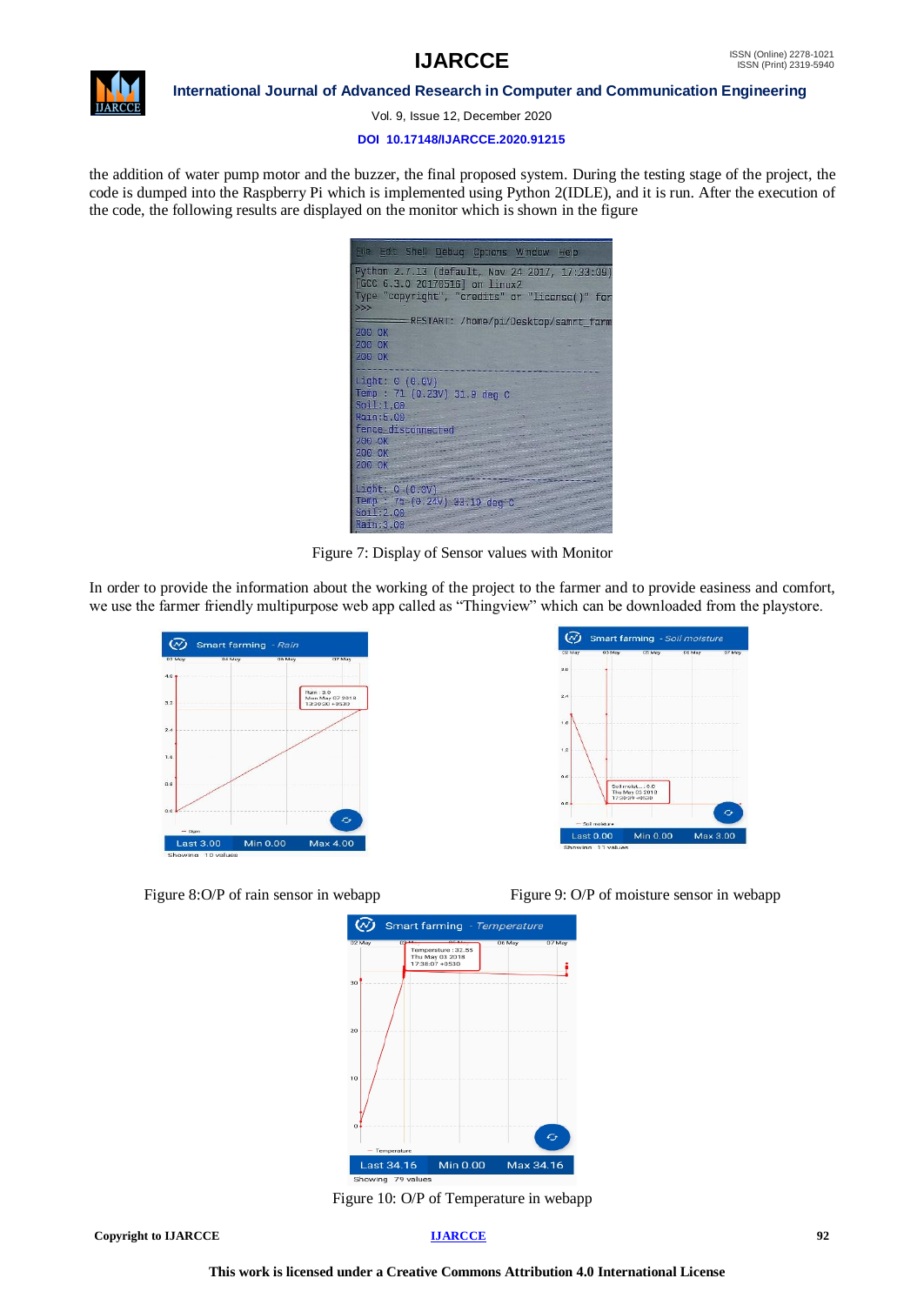

Vol. 9, Issue 12, December 2020

# **DOI 10.17148/IJARCCE.2020.91215**

The values from the sensors are directly sent to the web app through the internet with the help of Raspberry Pi. Hence, by using the app, a farmer can get the information about his land and crops directly in the app sitting at any corner. This reduces the tiredness faced by him due to often visit to his farm for observation. The app gives the values in the form of graph so that the previous values can be easily studied and thus the future values can be predicted. The output from the sensors given out by the web app.

# **VI.ADVANTAGES**

- No Need of employees.
- Allows farmer to interact with market
- Avoid middle men interference
- Increases yield since advanced farming have been introduced
- Increases the productivity
- It saves water and formers time
- Compact and low cost
- Fast operation because RISC architecture embedded chip is used
- Operates the water pump automatically

# **VII.APPLICATIONS**

# **Solar Powered Auto Irrigation**

Solar powered auto irrigation system work in the sunlight. When the sun shines the water, pumping process is a sensible way of solar energy use throughout the summer, as the water need is the highest. The water pump which is used will provide a reliable water source for plantation. For any solar based water pumping system, the ability to drive water is a function of three variables like pressure, power, and pressure. These three essential components are used in this solar powered auto irrigation system.

# **Forest Development**

This system designs the modularized wireless node hardware with chip ATMEGA 128L and CC2420 as its core and integrates them into various sensor modules such as growth, humidity and temperature of trees. It also completes the multi-sensor finite state machine program according to Z-stack protocol, stack and improves composition of the gateway structure. The statistical data are obtained through a large number of experiments. The system has strong stability and can satisfy application of Internet of Things of the forest data monitoring.

# **Livestock Monitoring**

JMB North America is an organization that offers cow monitoring solutions to cattle producers. One of the solutions helps the cattle owners observe cows that are pregnant and about to give birth. From the heifer, a sensor powered by battery is expelled when its water breaks. This sends an information to the herd manager or the rancher. In the time that is spent with heifers that are giving birth, the sensor enables farmers to be more focused.

# **Home Gardens**

IoT-enabled garden solutions offer the best of all worlds for home gardeners. They make it simple to implement green protocols and eliminate pesticide use, even for gardeners whose priority isn't going organic. For casual gardeners, the solutions enable them to focus on what they love about gardening without worrying about all the things they don't (pest control, constant watering, etc.) And gardeners of all types realize a more efficient and optimized operation that ultimately saves them money in the long run.

# **Precision Farming**

Precision agriculture is one of the most famous applications of IoT in the agricultural sector and numerous organizations are leveraging this technique around the world. CropMetrics is a precision agriculture organization focused on ultra-modern agronomic solutions while specializing in the management of precision irrigation. The soil moisture probe technology provides complete in-season local agronomy support, and recommendations to optimize water use efficiency. The virtual optimizer PRO combines various technologies for water management into one central, cloud based, and powerful location designed for consultants and growers to take advantage of the benefits in precision irrigation via a simplified interface.

# **Agricultural Drones**

Today, agriculture is one of the major industries to incorporate drones.The ways ground-based and aerial based drones are being used in agriculture are crop health assessment, irrigation, crop monitoring, crop spraying, planting, and soil